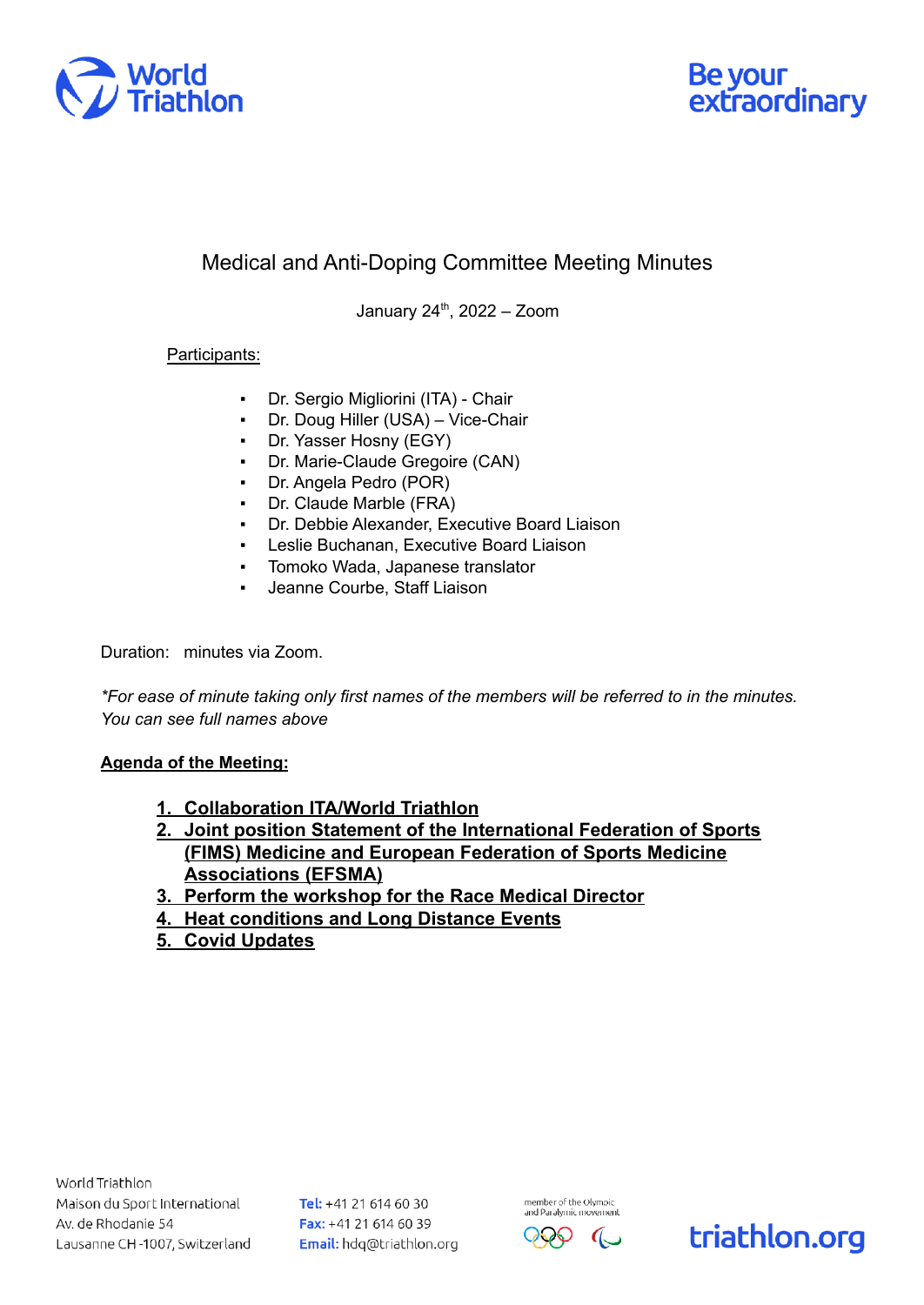| <b>Discussion Items:</b>                                                                                                                                      | <b>Action Items and notes:</b>                                                                                                                                                                                                                                                                                                                                                                                                                                                    |
|---------------------------------------------------------------------------------------------------------------------------------------------------------------|-----------------------------------------------------------------------------------------------------------------------------------------------------------------------------------------------------------------------------------------------------------------------------------------------------------------------------------------------------------------------------------------------------------------------------------------------------------------------------------|
| 1- Collaboration<br><b>ITA/World Triathlon</b>                                                                                                                | • Update on the collaboration between ITA and World<br>Triathlon : ITA will replace CCES with whom we were<br>working for many years. They will be in charge of the<br>of<br>the<br>In-Competition<br>organization<br>and<br>Out-of-Competition Tests, revision of the TDP and<br>Risk Assessment, the Intelligence and Investigations<br>(use of the REVEAL platform), the management of<br>the Whereabouts of World Triathlon's RTP/TP,<br>support in the Education activities. |
|                                                                                                                                                               | • World Triathlon is still in charge of the Result<br>Management and the management of the TUE (with<br>the Medical Committee).                                                                                                                                                                                                                                                                                                                                                   |
|                                                                                                                                                               | • Agreed to have an update of the Anti-Doping<br>Activities every 3 months.                                                                                                                                                                                                                                                                                                                                                                                                       |
| 2- Joint position<br><b>Statement of the</b>                                                                                                                  | • Continuous request from National Federations (5) to<br>have rules to follow.                                                                                                                                                                                                                                                                                                                                                                                                    |
| <b>International</b><br><b>Federation of Sports</b><br>(FIMS) Medicine and<br><b>European Federation</b><br>of Sports Medicine<br><b>Associations (EFSMA)</b> | • About transgender: request to the IOC Medical<br>Committee a revision of the rule in place regarding<br>transgender. Lot of International Federations are<br>asking for this review. Probably after the Winter<br><b>Olympic Games.</b>                                                                                                                                                                                                                                         |
|                                                                                                                                                               | • Other International Federations have already adopted<br>the limit of 5 for testosterone for the transgender to<br>compete in the women categorie. Should we move to<br>5 as well?                                                                                                                                                                                                                                                                                               |
|                                                                                                                                                               | The<br>question is about<br>doping<br>(performance)<br>enhancing) and a fair competition for the women<br>athletes competing. The transgenders must perform<br>the TUE to the WT TUE com.                                                                                                                                                                                                                                                                                         |
| <b>riathlon</b>                                                                                                                                               |                                                                                                                                                                                                                                                                                                                                                                                                                                                                                   |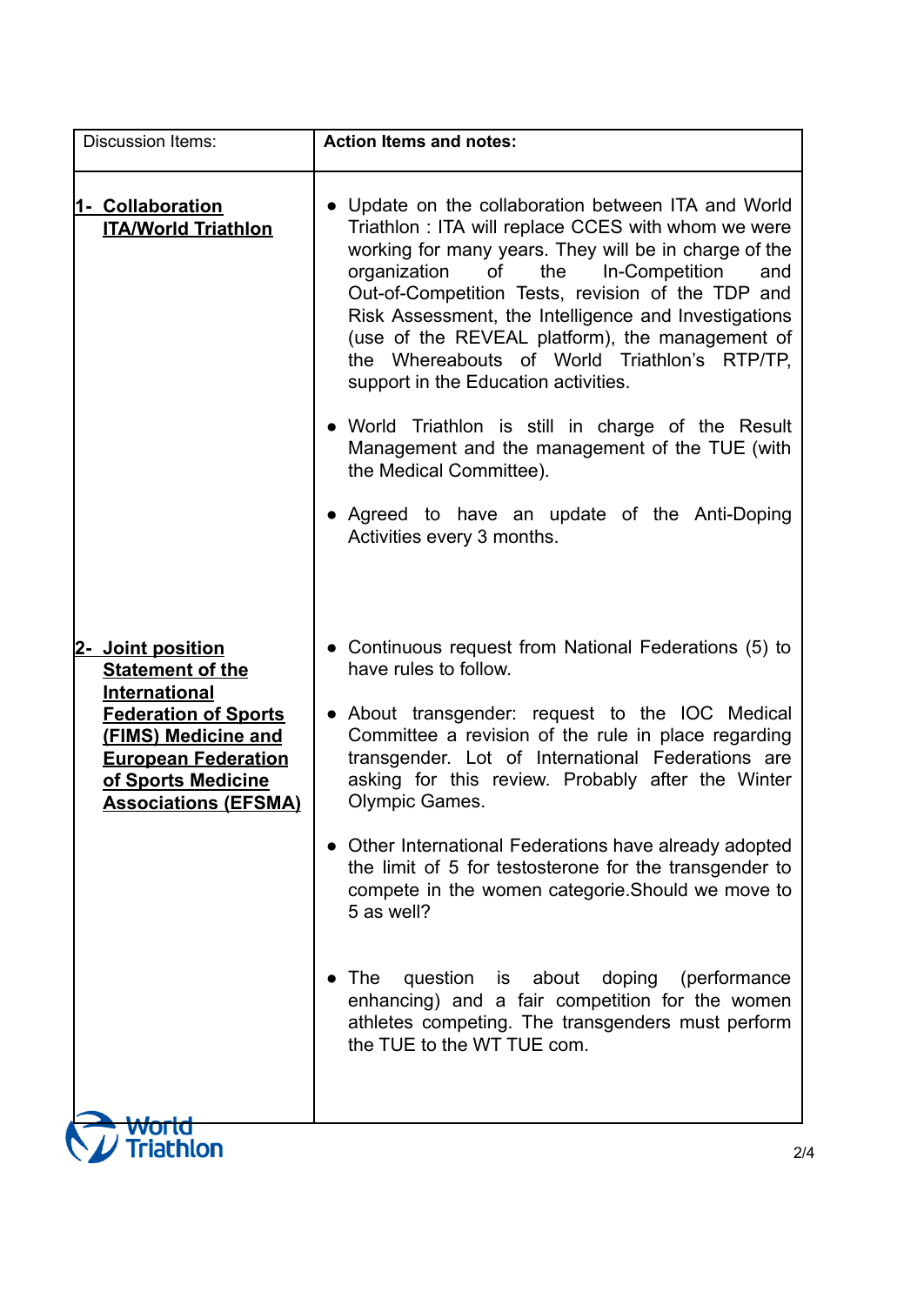|                                                                                 | • Proposition to have a monitored period, giving us<br>research and time to monitor the situation in our own<br>population of Triathlon.                                                     |
|---------------------------------------------------------------------------------|----------------------------------------------------------------------------------------------------------------------------------------------------------------------------------------------|
|                                                                                 | • The question: should the limite be 10 or 5 for<br>testosterone? The use of 5nmol/L in transwomen is a<br>justificable threshold based on the best available<br>scientific evidence.        |
|                                                                                 | • WADA ttransgender Guidelines                                                                                                                                                               |
| 3- Perform the medical<br>race workshop for the<br><b>Race Medical Director</b> | • Abu Dhabi is a good place to perform this workshop,<br>as more doctors from National Federations are<br>present. Could it be in collaboration with World<br>Athletics.                     |
|                                                                                 | • Also a good opportunity to have a WT med com<br>meeting in person during this event (if the covid<br>situation allows us to meet in person).                                               |
| 4- Heat conditions and<br><b>Long Distance Events</b>                           | • Rule for the Long distance : data about the<br>IRONMAN competition from WU, athletes in the<br>different<br>medical<br>tent,<br>in<br>comparison with<br>environments of the competitions. |
|                                                                                 | • Safety and long distance races: having rules to<br>compete in the heat for our athletes (as we now do<br>for the Olympics distance and not for the Long<br>Distance).                      |
|                                                                                 | Research is conducted by the Washington University<br>(discussion to have a MOU with them).                                                                                                  |
| 5- Covid updates and<br>competitions                                            | • Round Table about the covid situation in each country<br>and the competitions calendar and the conditions.                                                                                 |
| world<br><b>Friathlon</b>                                                       |                                                                                                                                                                                              |